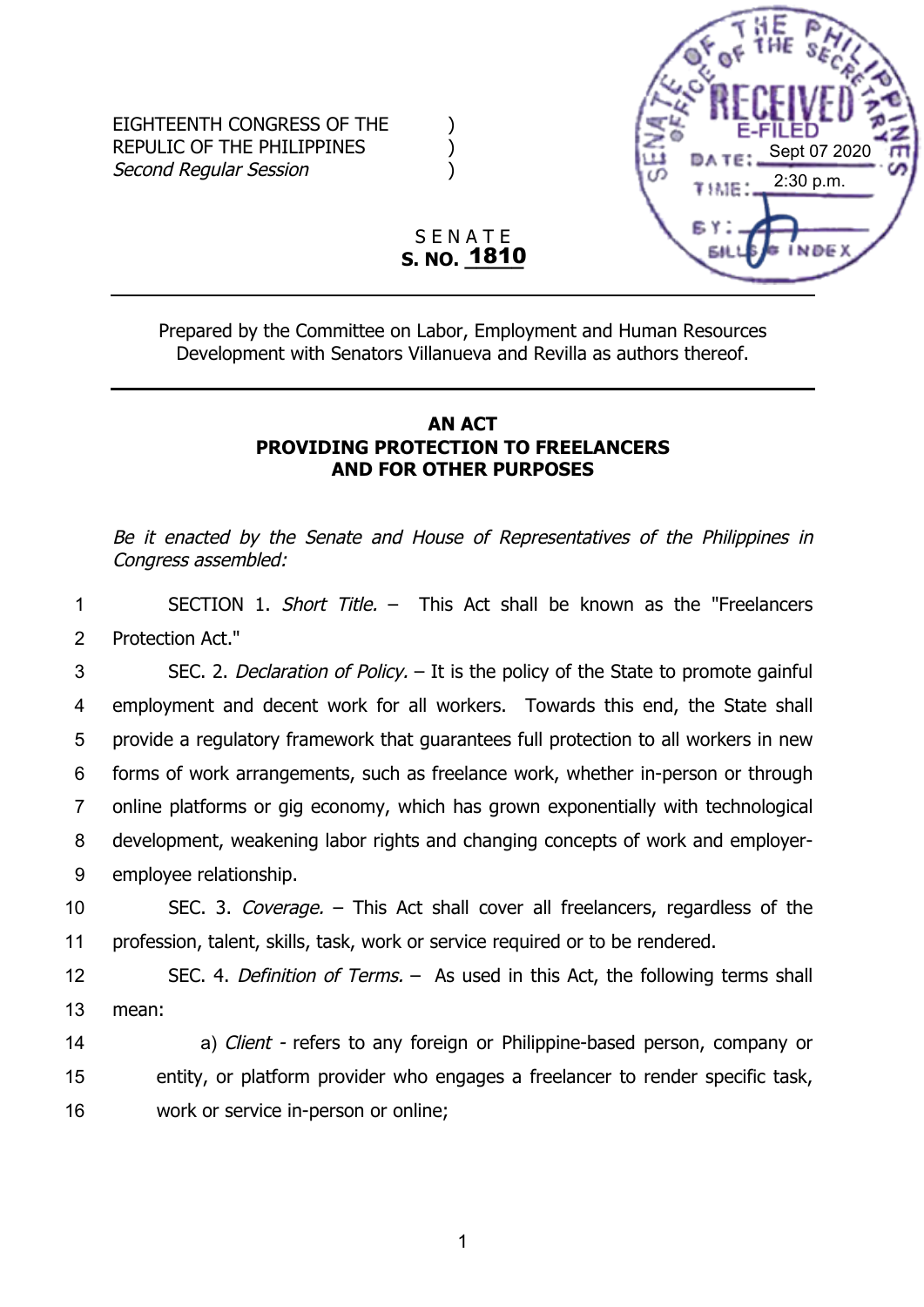1 b) Crowdwork - refers to online work through platforms that connect vast numbers of clients, organizations, and businesses, often across borders. It is performed online by an infinite number of workers for clients spread over large geographic distance;

 c) Freelance worker or freelancer - refers to any natural person who offers or renders a task, work or service through his or her freely chosen means or methods, free from any forms of economic dependence, control or supervision by the client, regardless of whether he or she is paid by results, piece, task, hour, day, job or by the nature of the services required;

10 d) Freelance work - refers to work that is infrequent, unpredictable and short term, and rendered in-person, online, or through any online web platforms, such as crowdwork, work on-demand or any digital lifestyle applications;

13 e) *Platform provider -* refers to any foreign or Philippine-based online web platform provider that connects workers with the consumer of work and facilitate the exchange of goods and services for money such as crowdwork, work on- demand or any digital lifestyle applications, that provides facilities, accounts, and 17 training for one or several freelancers in the Philippines;

18 f) Work on-demand - refers to the platform-facilitated yet place-based and geographically limited work;

20 g) Written contract - refers to a document, whether electronic file or printed copy, reflecting the mutual consent of the parties to be bound by the terms and conditions of their freelance work engagement and the consideration for the services rendered by the freelancer.

24 SEC. 5. Contractual Relations. – The relationship between the client and the freelancer, absent proof of existence of employer-employee relationship, shall be 26 governed primarily by applicable civil and commercial laws. In no case however, shall the terms and conditions thereof derogate the rights of workers guaranteed by the Philippine Constitution or be lower than the minimum standards provided by the Labor Code of the Philippines, as amended, or by industry standards and international labor standards.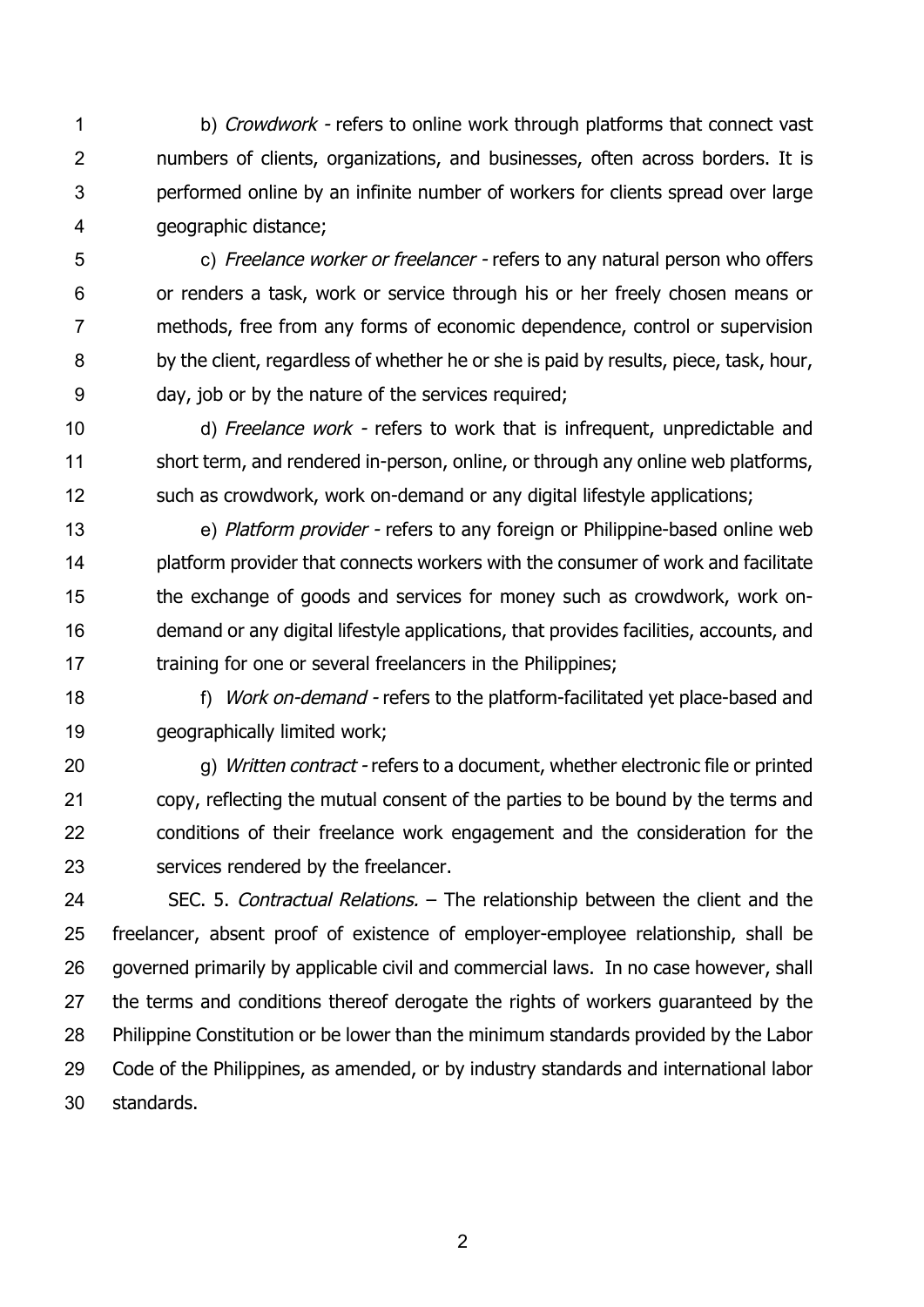1 SEC. 6. Rights of Freelancers. – The State shall accord to freelancers all the rights of workers guaranteed under the 1987 Philippine Constitution, applicable provisions of the Labor Code of the Philippines, as amended, and relevant international human rights instruments and international labor standards. For this purpose, the State shall ensure the formulation by concerned agencies of policies and programs for the free exercise of the following:

(a) Right to a written contract or agreement;

- (b) Right to just compensation and equal remuneration for work of equal value without manipulation or distinction of any kind;
- (c) Right to safe and healthy working conditions;
- (d) Right to self-organization and to collectively negotiate with the government, the client, and other entities for the promotion of their welfare and in the advancement of their rights and interests;
- (e) Right to be free from any form of discrimination, violence, sexual harassment, and abuse;
- (f) Right to representation and participation in policy and decision-making processes and social dialogue;
- (g) Right to access their own data, information and resources for the promotion and protection of their rights and welfare;
- (h) Right to affordable and adequate financial services, including, among others, collateral-free and gender-balanced credit at low interest;
- (i) Right to education and skills training;
- (j) Right to social protection and social welfare benefits; and
- (k) Right to speedy redress of grievances, including alternative dispute resolution processes.
- 26 SEC. 7. Standards for Freelance Work. The Department of Labor and Employment (DOLE) shall ensure:
- a) Compliance with the written contract between the freelancer and the client, which shall be in a language understood by both parties. Each party to the contract shall retain a copy thereof, and shall include, at the minimum, the following: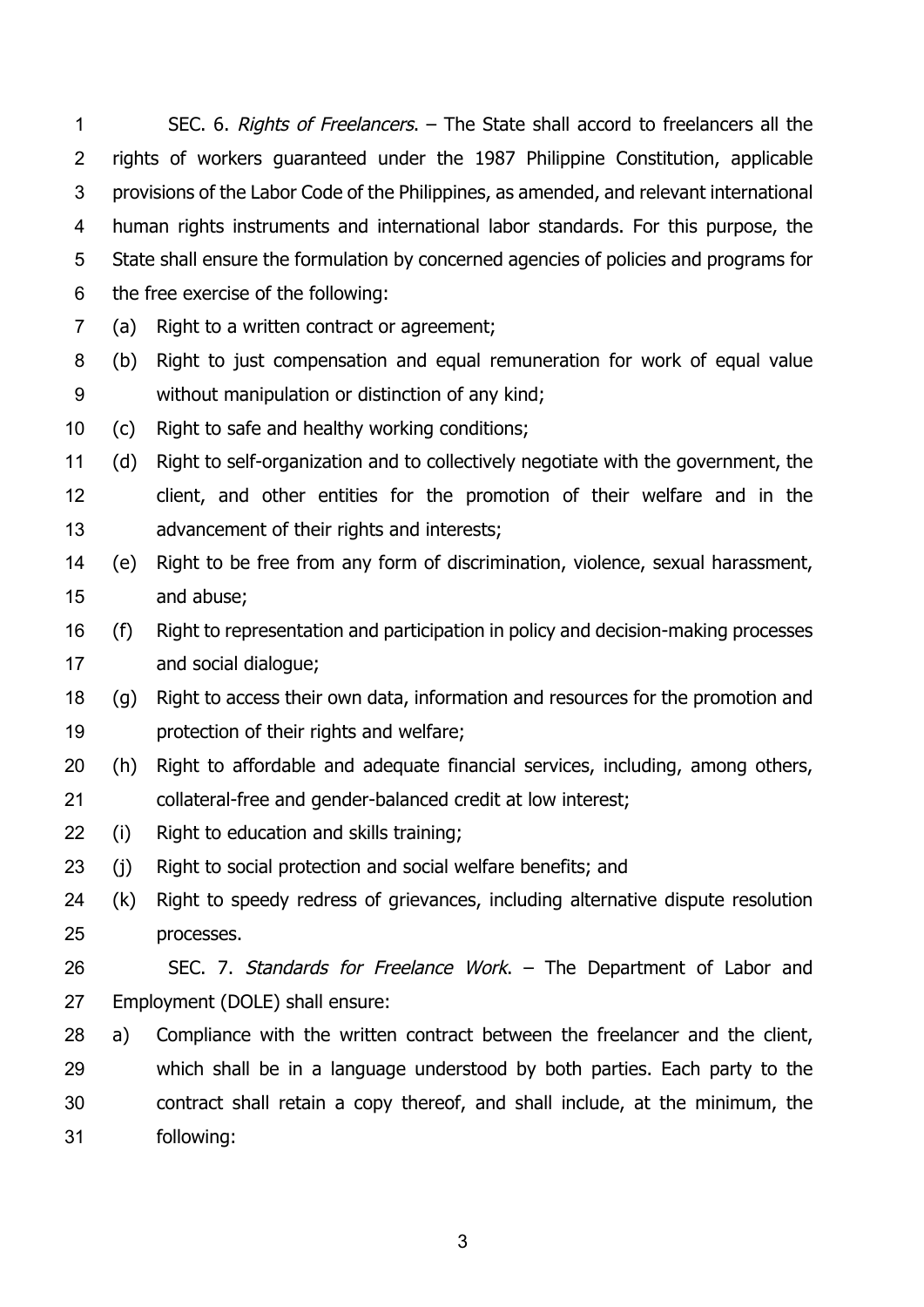- 1 1 1) Itemization of all work and/or services to be provided by the freelancer and the terms and conditions of the engagement;
- - 2) The rate and method of compensation, date on which the client shall pay the compensation or the mechanism by which such due date shall be determined;
- 3) The name and registered address of the client, and in the case of a foreign or foreign-based entity, the name and address of the local agent or representative, or any duly acknowledged representative based in the Philippines; and
- 4) Any other terms and conditions that govern the performance of the mutual obligations of the parties that are not contrary to law, morals, good customs, public order or public policy.
- In the absence of a written agreement, any written exchange or proof of 14 submission and receipt of completed task, work or service subject of the freelance work engagement, whether electronic or printed, shall be sufficient basis for claim for compensation or payment against the client;
- b) Registration of freelancers or freelancers' association in the DOLE registry of freelancers and provide them with labor market interventions and assistance; *Provided*, That registration with the DOLE shall not be construed as a requirement to be able to engage as a freelancer;
- c) Free exercise of freelancers' right to self-organization and to collectively negotiate with the government, the client, and other entities for the promotion of their welfare and in the advancement of their rights and interests, and to their representation and participation in policy and decision-making processes and social dialogue;
- d) Observance of programs and policies on non-discrimination, absence of violence, sexual harassment, and abuse in freelance work environment;
- e) Entering into bilateral or multilateral agreements with countries where online web platforms are registered or located for the protection and enforcement of Philippine freelancers' rights.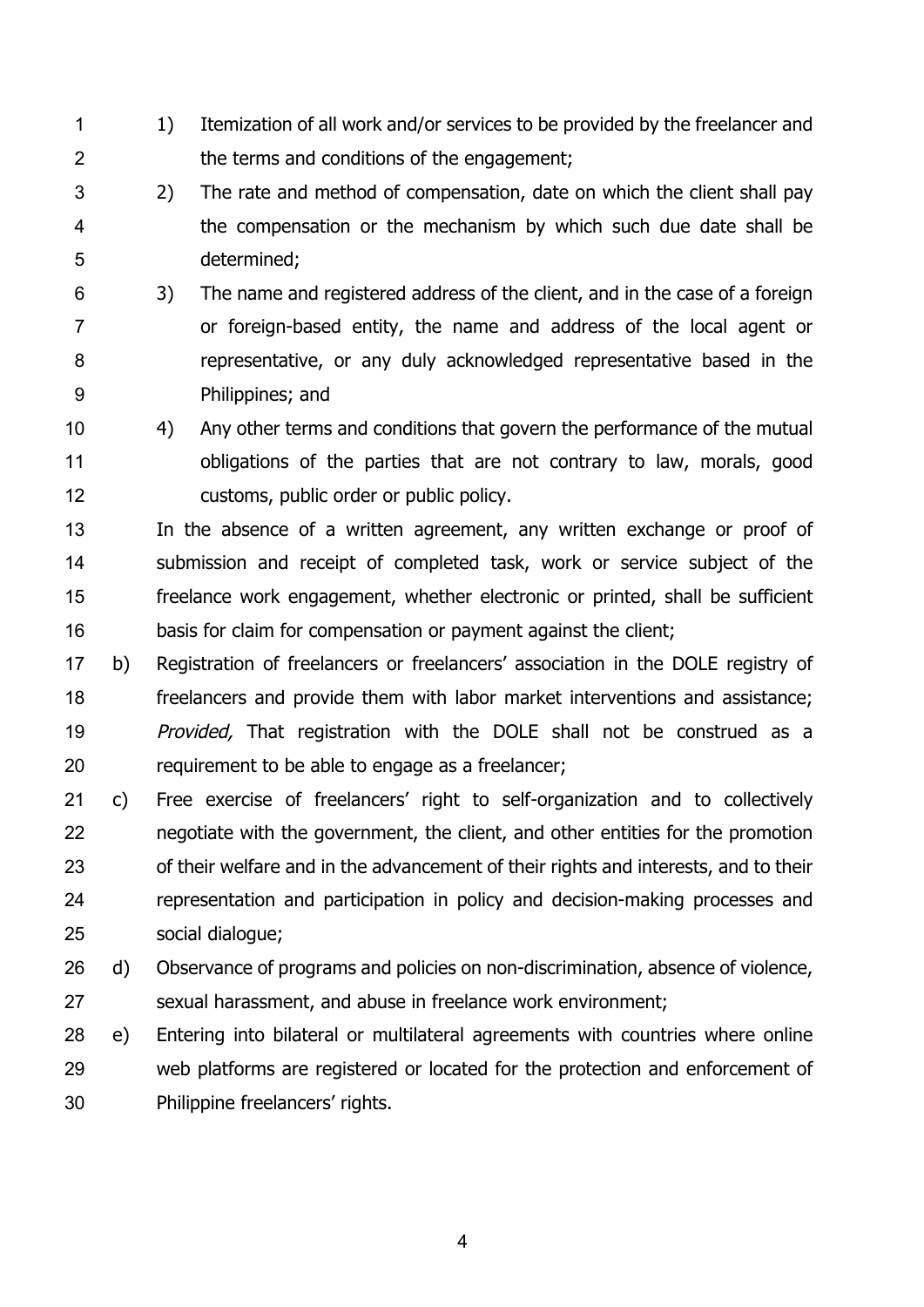SEC. 8. Right to access their own data and information. – The Department of Information and Communications Technology (DICT) shall conduct trainings for online freelancers, and in coordination with the appropriate regulating agency, such as the Department of Transportation (DOTr) and the Department of Trade and Industry (DTI), ensure that freelancers engaged with or through platform providers or online web platforms shall have access to their own data, information and resources for the promotion and protection of their rights and welfare.

 SEC. 9. Right to affordable and adequate financial services. – The DTI and other government financial institutions shall provide freelancers access to affordable and adequate financial services, including, among others, collateral-free and gender-balanced credit at low interest.

12 SEC. 10. Right to education and skills training. – The Technical Education and Skills Development Authority (TESDA) and other government agencies, such as the Department of Science and Technology (DOST), DTI and DICT shall provide training and certifications for upskilling and entrepreneurial enhancement of freelancers.

 SEC. 11. Right to social protection and social welfare benefits. – The Social Security System, Philippine Health Insurance Corporation (PhilHealth) and Home Development Mutual Fund (HDMF) shall ensure a simplified and online registration and remittance process for freelancers as self-employed workers and provide easy access to members' benefits such as sickness and unemployment benefits.

 SEC. 12. Right to simplified tax registration, filing and payment system. – The Bureau of Internal Revenue (BIR) shall simplify and automate the registration process and minimize the requirements for the registration of freelancers. The BIR shall also further enhance the online filing of tax returns and payment of appropriate taxes, including online submission of requirements. It shall also provide assistance to freelancers in their application, registration, and processing of documents, and other 27 inquiries.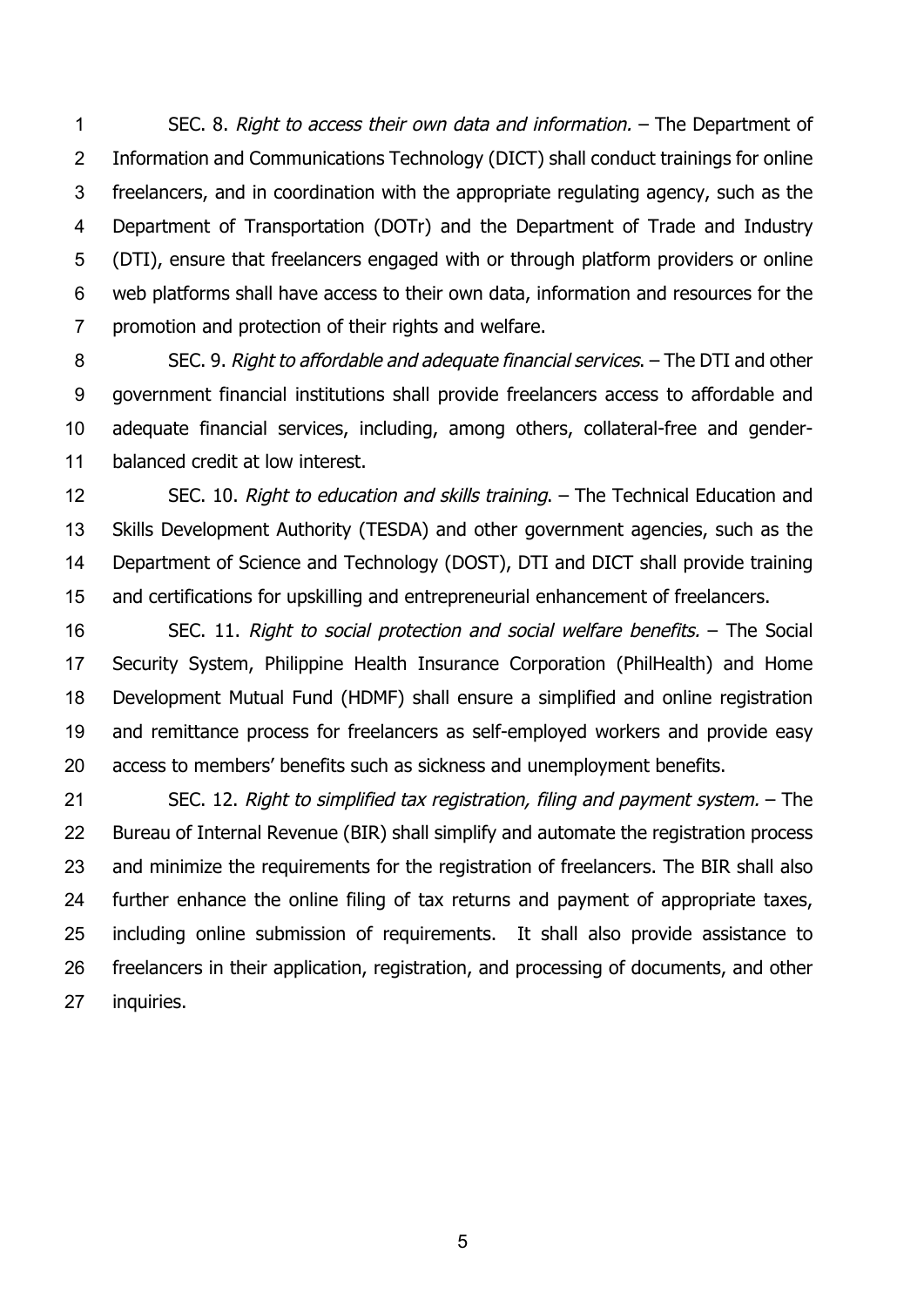SEC. 13. Right to redress of grievances, including alternative dispute resolution 2 processes. – The right of freelancers to seek redress for grievances and to avail of alternative dispute mechanisms in accordance with law shall be guaranteed. For this purpose, the DOLE shall conduct seminars on the legal recourses available to freelancers, and as far as practicable, encourage the parties to a freelance work agreement to avail of alternative dispute mechanisms.

7 SEC. 14. Payment; Burden of Proof. – Except as otherwise provided under the contract entered into by the parties, the agreed compensation shall be paid in full not later than thirty (30) days after the completion of the task, work or service subject of the freelance work engagement.

 The burden of proving the payment of the compensation or consideration due to the freelancer as agreed under the contract shall rest on the client, upon proof of 13 performance or completion of the job or service contracted.

 SEC. 15. Prohibited Acts. –The following acts shall be prohibited under this Act:

 a) **Contract Alteration.** Once performance of the work or service under the contract has commenced, no freelancer shall be required to accept less than the specified or agreed contract price, as a condition for the payment of the service 19 or work rendered: *Provided*, That nothing herein precludes the parties from arriving at a settlement in good faith of a dispute arising out of or in connection with the contract or from agreeing to a modification of the contract in accordance with applicable laws.

 b) **Deduction.** No deduction shall be made on the agreed contract price or compensation, unless the parties have agreed otherwise, or such deduction is on account of payment of applicable taxes.

 c) **Waiver.** Except as otherwise provided by law, any provision of any contract entered into by a freelancer and a client purporting to waive any of the rights provided under this Act shall be void as against public policy.

 Any person who commits any of the foregoing prohibited acts shall be meted a fine equivalent to up to three times the contract price or compensation agreed upon in the contract between the freelancer and the client.